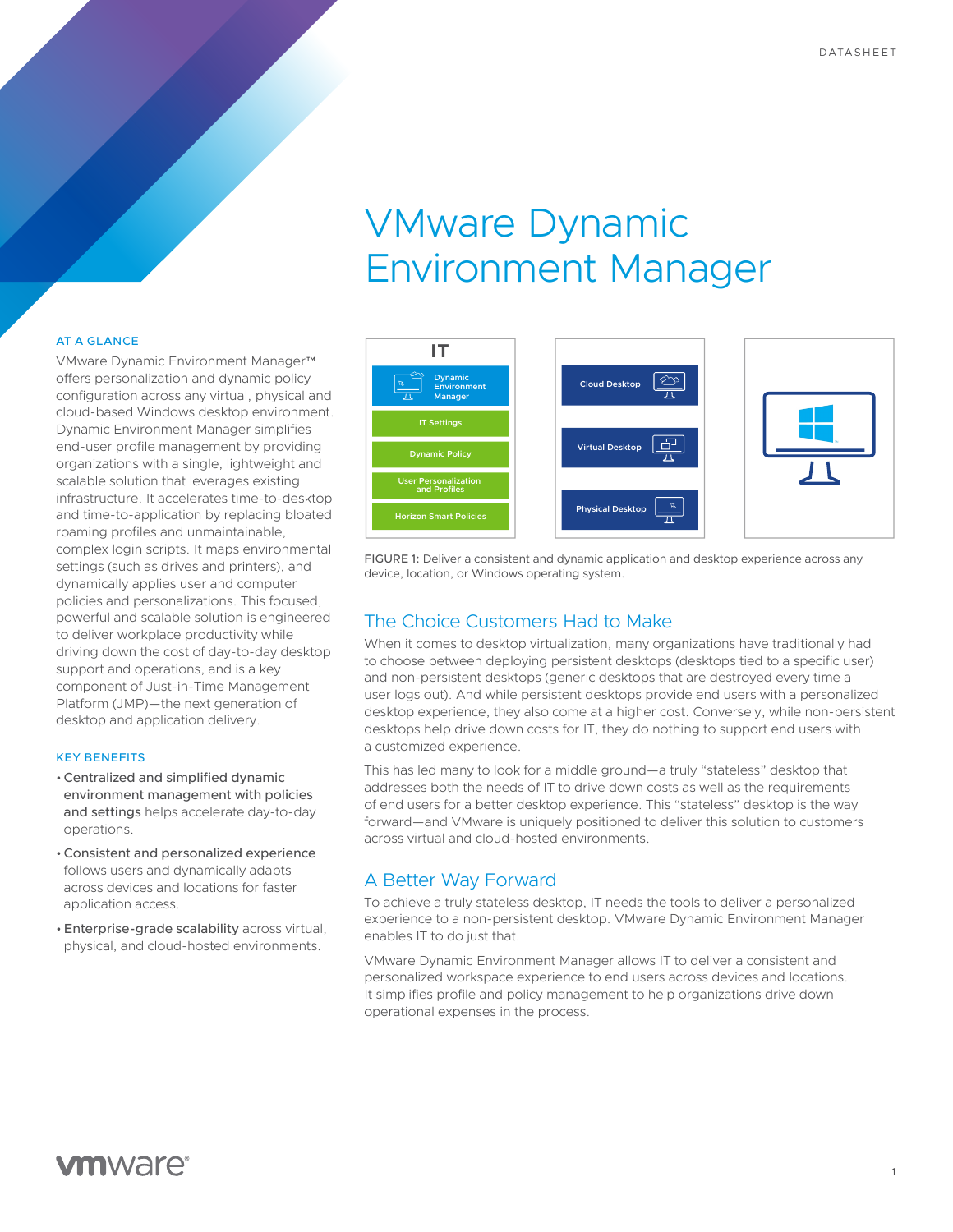# How It Works

Dynamic Environment Manager agents are installed on RDS or VDI hosts, and devices such as desktops and laptops. Agents are enabled and configured through central GPOs in Active Directory that IT sets up with Dynamic Environment Manager or using NoAD mode. IT can then set up policies and settings using the management console.

When a user logs into their laptop or virtual desktop, for example, policy settings such as drive and printer mappings and shortcuts are automatically configured according to the set policy. IT can even create dynamic contextual policies based on conditional statements from the management console.

Application settings can also be predefined such that when a user opens up an application, the application configuration settings are automatically configured for quick application access. Settings can be applied to published applications and virtual desktops, such as VMware Horizon®, VMware Horizon® Cloud, Horizon Apps, RDSH desktops and apps, and Citrix Virtual Apps and Desktops.

Administrators can selectively grant elevated privileges to users to execute tasks as well as allow or block execution of applications. With ADMX-based settings, IT can use standard ADMX templates to configure user and computer policies. And with Dynamic Environment Manager, Horizon Smart Policies can be configured to control the behavior of remote desktop features in Horizon sessions.



FIGURE 2: VMware Dynamic Environment Manager allows IT to set up policies and settings across devices and locations.

# The Benefits: A Closer Look

#### Centralized and simplified user environment management

VMware Dynamic Environment Manager provides IT with a robust solution for profile and persona management. Simple by design, this solution can easily be managed without scripting or complex user interfaces. And customers can get started with very little investment in infrastructure. The solution simply requires one central configuration share and one network folder per user on a profile archive share.

#### Consistent and personalized end-user experience

With Dynamic Environment Manager, IT can deliver a consistent and personalized user experience for end users to maximize productivity. End users are productive because of a consistent feel to their workspace. Contextual policies for user persona management ensure that IT can map policy settings that tie directly to the end user's device and location. This allows IT to respond to rapidly changing business dynamics.